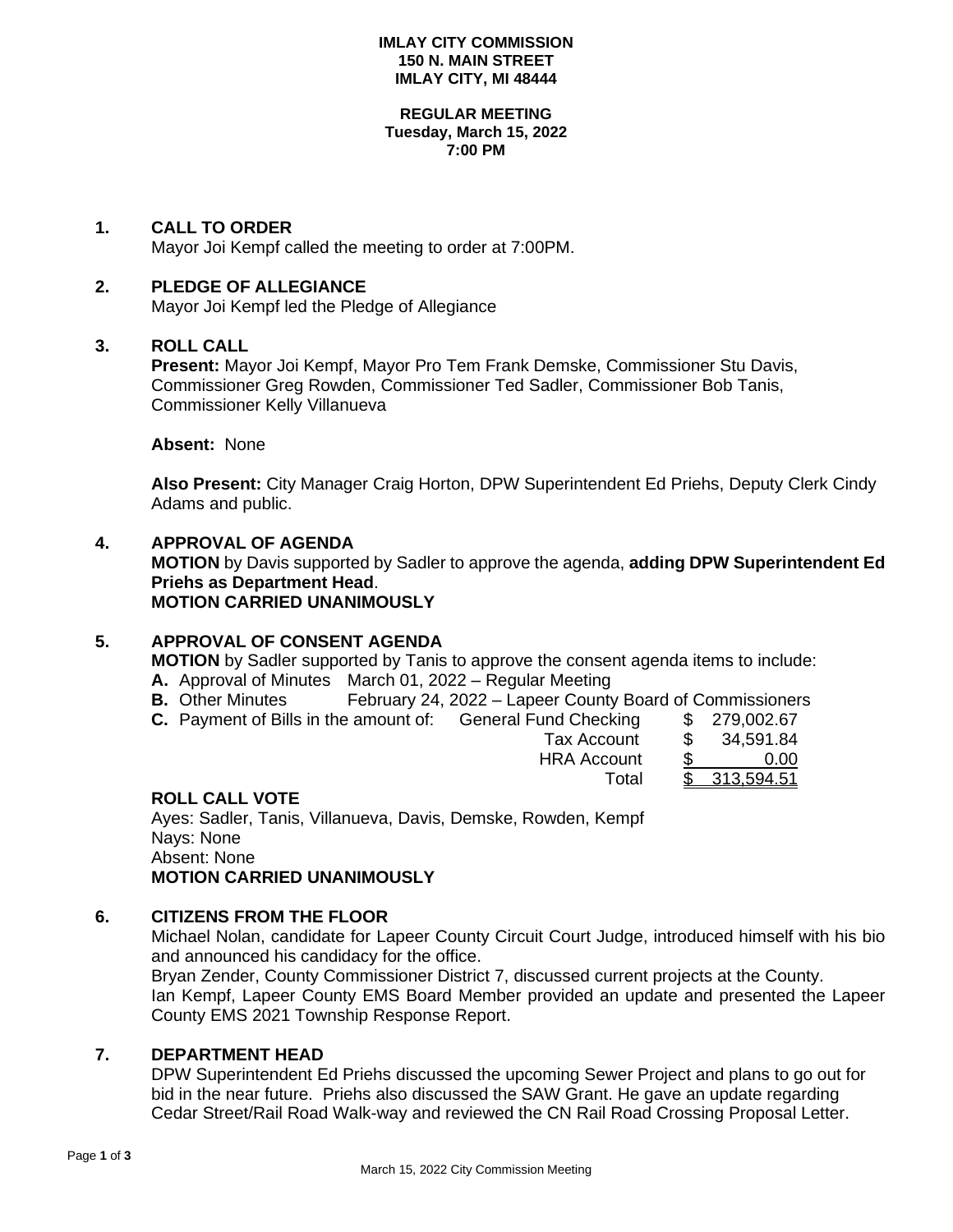#### **IMLAY CITY COMMISSION 150 N. MAIN STREET IMLAY CITY, MI 48444**

#### **REGULAR MEETING Tuesday, March 15, 2022 7:00 PM**

## **8. UNFINISHED BUSINESS**

None

# **9. NEW BUSINESS**

# **A. WATER AND SANITARY SEWER RATES STUDYDISCUSSION**

DPW Superintendent Ed Priehs, lead the presentation and discussion of the Proposal for a Water and Sanitary Sewer Rate Study by Municipal Analytics.

**MOTION** by Davis supported by Sadler to approve the Water and Sanitary Sew Rates Study proposal by Municipal Analytics as presented.

#### **ROLL CALL VOTE**

Ayes: Davis, Sadler, Tanis, Villanueva, Demske, Rowden, Kempf Nays: None

Absent: None

# **MOTION CARRIED UNANIMOUSLY**

# **B. LEGAL SERVICES BID OPENING INFORMATION**

City Manager Horton discussed the bids that were received.

**DISCUSSION ONLY**

## **C. LETTER FROM CHIEF SELBY**

Letter presented from Police Chief Selby regarding the resignation of Officer Conor Hodgins and the acceptance of Officer Ryan Young for full-time employment with the Imlay City Police Department.

# **INFORMATIONAL ONLY**

## **10. CITIZENS FROM THE FLOOR**

Ian Kempf thanked the City of Imlay City Staff for the help they provided him when he would call on them as Interim City Manager of the City of Yale. He expressed his gratitude.

Fire Chief Rick Horton discussed the tornado siren and its frequency, and stated that this is a project that they are working on to alleviate accidental sirens sounding.

## **11. CLOSED SESSION**

None

## **12. OTHER BUSINESS**

City Manager Horton discussed personnel items which included the zoning administration and rental inspections that will be contracted by Construction Code Authority. Horton also explained an error in the pay rate for the Farmer's Market Director, as the pay rate for this position should be \$14.00/hour per the DDA Board.

**MOTION** by Davis supported by Villanueva to agree to the pay rate of \$14/hour for the Farmer's Market Director and to include backpay to her current start date.

# **ROLL CALL VOTE**

Ayes: Davis, Villanueva, Demske, Rowden, Sadler, Tanis, Kempf Nays: None Absent: None **MOTION CARRIED UNANIMOUSLY**